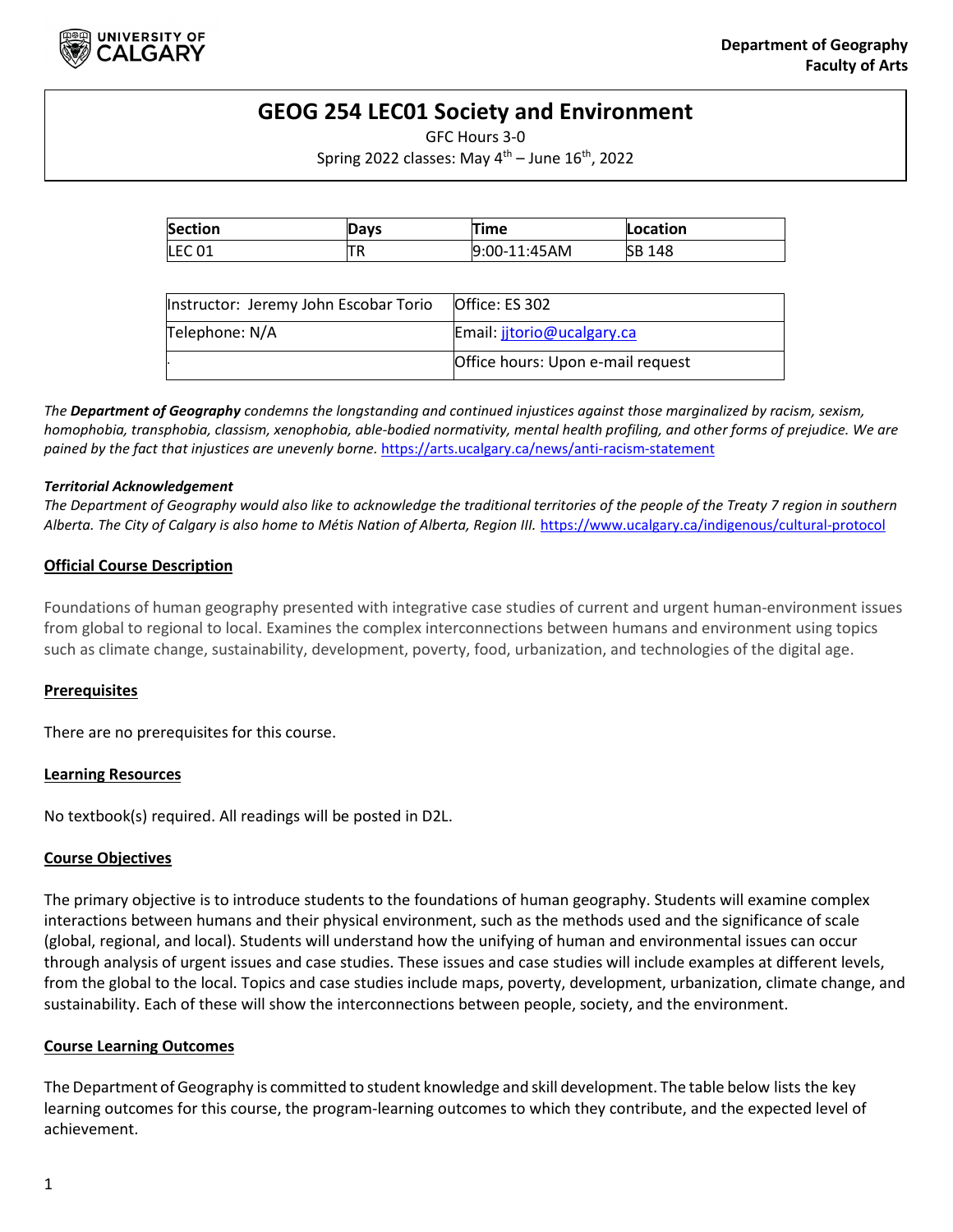

| <b>Course Learning Outcomes</b>                                          | $PLO(s)*$                               | Level(s) $**$ |
|--------------------------------------------------------------------------|-----------------------------------------|---------------|
| Introduction to human geography perspectives                             | 1, 2, 5, 7                              |               |
| Familiarity with basic geographical ideas and concepts, with emphasis on | $\vert 1, 2, 3, 4, 7, \vert 1, 2 \vert$ |               |
| their application                                                        |                                         |               |
| Understand the complexity and interconnections of physical, social, and  | 1, 2, 4, 7                              |               |
| temporal space                                                           |                                         |               |
| Role-playing and empathizing with different constituencies               | 1, 2, 3, 4, 5,  1, 2                    |               |
|                                                                          | 7,8                                     |               |
| Critical reflect on urban and human settlement policies, processes, and  | 1, 2, 3, 4, 5, 1, 2                     |               |
| practices, and their related impacts                                     |                                         |               |
| Acquire and practice skills of research observation and analysis         | 1, 2, 3, 4, 5                           | 1, 2          |

*\*PLOs = Program Learning Outcomes: 1 = reflect and communicate diverse human-environment perspectives, 2 = identify and explain human-environment processes, 3 = implement sampling, data collection, analyses and communication methods, 4 = analyze spatial and temporal aspects of humanenvironment systems, 5 = employ knowledge, arguments, and methodologies for solving human-environment problems, 6 = evaluate geospatial data and* manipulate it to create cartographic products, 7 = communicate geographic concepts using oral, written, graphic, and cartographic modes, and 8 = *demonstrate literacy skills.*

*\*\*Levels: 1 = Introductory, 2 = Intermediate, and 3 = Advanced.* 

#### **Grade Allocation**

It is **not** essential to pass all components to pass the course as whole

#### **Grading System**

| 96 – 100 – A+ |  | $59 - 61$ C-                                               |  |
|---------------|--|------------------------------------------------------------|--|
| 90–95 A       |  | $55 - 58$ D+                                               |  |
| 86-89 A-      |  | $50 - 54$ D                                                |  |
| 81–85 B+      |  | $0 - 49$ F                                                 |  |
|               |  | $77 - 80$ B<br>$71 - 76$ B-<br>$65 - 70$ C+<br>$62 - 64$ C |  |

| $A+$      | 4.00 | Outstanding performance                                                               |
|-----------|------|---------------------------------------------------------------------------------------|
| A         | 4.00 | <b>Excellent performance</b>                                                          |
| A-        | 3.70 | Approaching excellent performance                                                     |
| B+        | 3.30 | Exceeding good performance                                                            |
| B         | 3.00 | Good performance                                                                      |
| <b>B-</b> | 2.70 | Approaching good performance                                                          |
| C+        | 2.30 | Exceeding satisfactory performance                                                    |
| C         | 2.00 | Satisfactory performance                                                              |
| $C-$      | 1.70 | Approaching satisfactory performance.                                                 |
| D+        | 1.30 | Marginal pass. Insufficient preparation for subsequent courses in the same<br>subject |
| D         | 1.00 | Minimal Pass. Insufficient preparation for subsequent courses in the same<br>subject. |
| F         | 0.00 | Failure. Did not meet course requirements.                                            |

#### **Flexible Grade Option (CG Grade)**

<https://www.ucalgary.ca/pubs/calendar/current/f-1-3.html>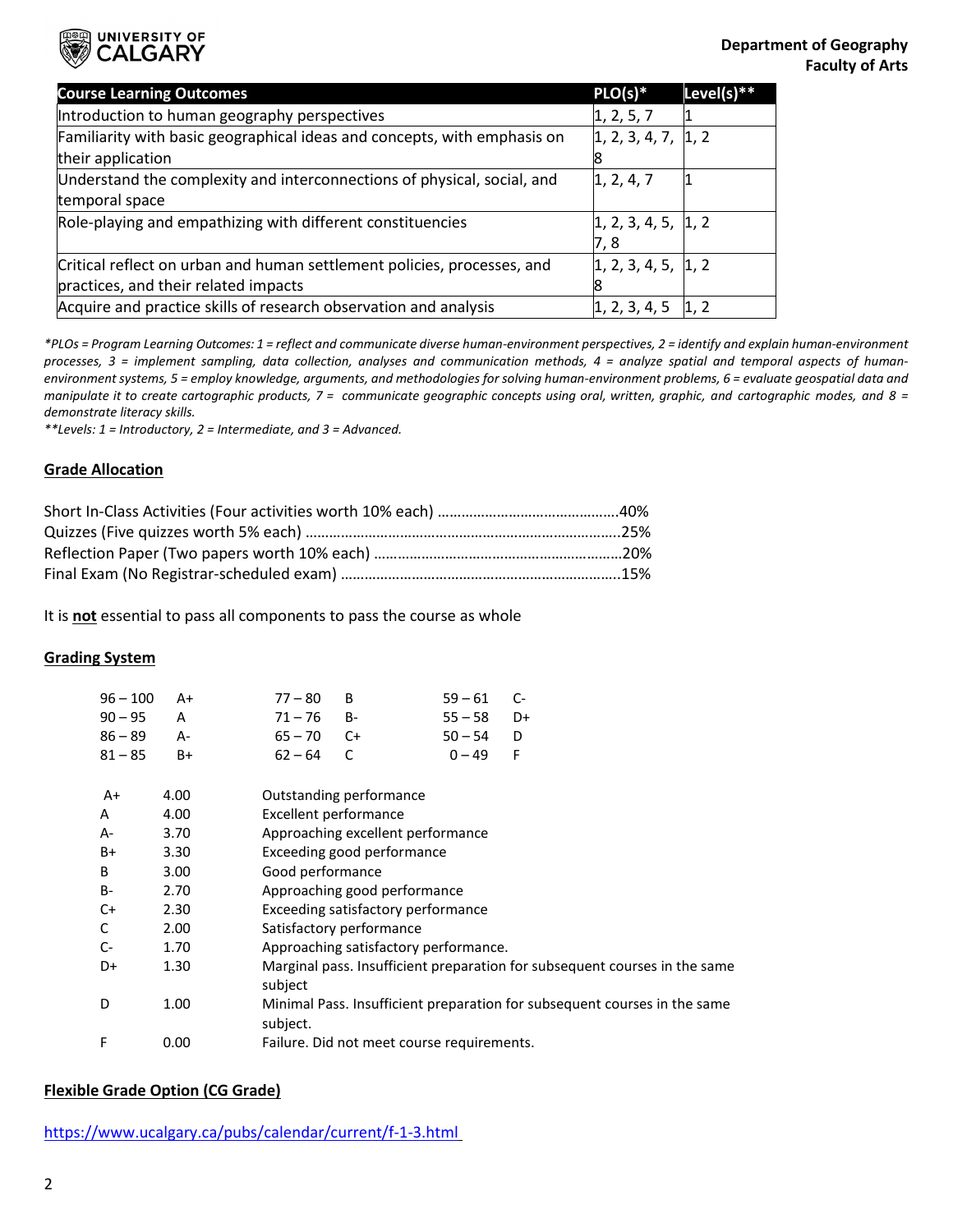

### **Quizzes, Final Exam, Activities, and Assignments**

- All quizzes and the final exam will be done in-person
- Only pens, pencils, and erasers are allowed in exams. No other materials or devices are allowed
- If a student will miss a quiz or the final exam, they are required to inform the Instructor within 24 hours prior to the assigned examination date. It is at the Instructor's discretion whether there is a valid reason for a student missing a quiz or the final exam
- A no-show during lectures comprising of short in-class activities will be graded a zero unless accompanied with a valid reason
- Late assignments will be assessed a 20% penalty per day (or portion thereof) unless accompanied with a valid reason

In the event that a student misses a midterm or any course work due to illness, supporting documentation, such as a medical note or a statutory declaration may be requested https://www.ucalgary.ca/pubs/calendar/current/m-1.html Please refer to<https://www.ucalgary.ca/registrar/registration/appeals/student-faq> for frequently asked questions concerning the provision of a medical note/statutory declaration.

## **Exams & Deferrals**

## <https://www.ucalgary.ca/registrar/exams>

### **Posting of Grades and Picking-up of Assignments**

Graded assignments will be returned by the instructor or teaching assistant personally during scheduled lectures, unless they are made available electronically through the course D2L webpage. Grades and assignments will not be available at the Department of Geography's main office and assignments cannot be dropped off at the Department Office.

## **Academic Accommodations**

It is the student's responsibility to request academic accommodations, according to the university policies and procedures listed in the University Calendar.

The student accommodation policy can be found at[: https://www.ucalgary.ca/pubs/calendar/current/b-6-1.html](https://www.ucalgary.ca/pubs/calendar/current/b-6-1.html)

Students needing an accommodation because of a disability or medical condition should communicate this need to Student Accessibility Services in accordance with the Procedure for Accommodations for Students with Disabilities: <https://www.ucalgary.ca/legal-services/university-policies-procedures/accommodation-students-disabilities-procedure>

Students needing an accommodation based on a protected ground other than disability should communicate this need, preferably in writing to their instructor or the Department Head (email[: freeman@ucalgary.ca\)](mailto:freeman@ucalgary.ca).

#### **Important Dates**

The last day to drop this course and receive a tuition fee refund is **Monday, May 9th, 2022**. The last day to withdraw from this course is **Thursday, June 16th, 2022**. No classes Monday, May 23rd, 2022.

For additional detailed course information posted by the instructor, visit the course Desire2Learn page online at [https://d2l.ucalgary.ca/d2l/home.](https://d2l.ucalgary.ca/d2l/home)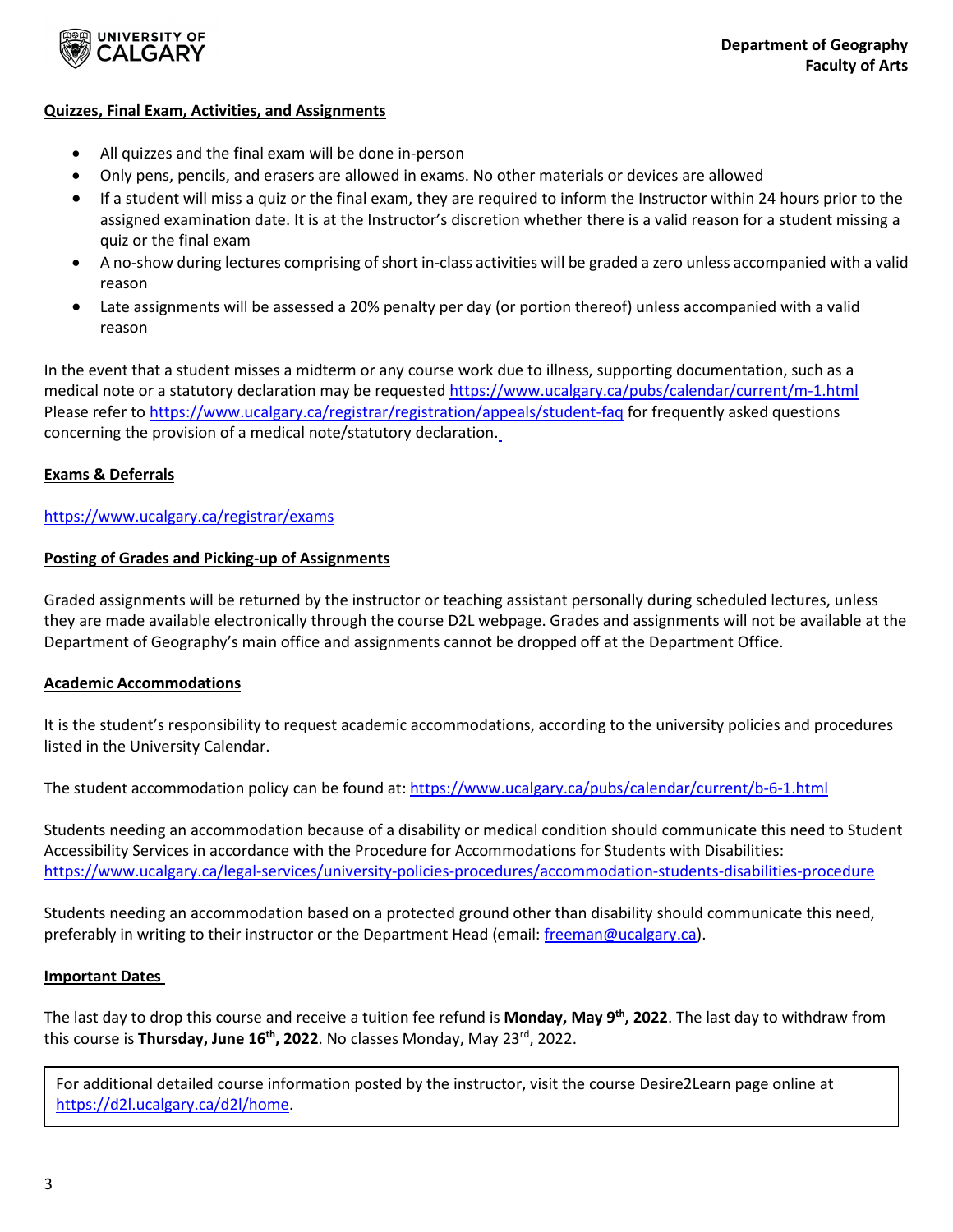

## **Writing support**

Please note writing support resources provided by the Student Success Centre [https://ucalgary.ca/ssc/resources/writing](https://ucalgary.ca/ssc/resources/writing-support)[support](https://ucalgary.ca/ssc/resources/writing-support) and the library<https://library.ucalgary.ca/guides/writinghelp>

## **University of Calgary Academic Integrity Policy**

Academic integrity is the foundation of the development and acquisition of knowledge and is based on values of honesty, trust, responsibility, and respect. We expect members of our community to act with integrity. The University Calendar includes a statement on the principles of conduct expected of all members of the university community (including students, faculty, administrators, any category of staff, practicum supervisors, and volunteers), whether on or off university property. This statement applies in all situations where members of the university community are acting in their university capacities. All members of the university community have a responsibility to familiarize themselves with the principles of conduct statement, which is available at[: www.ucalgary.ca/pubs/calendar/current/k.html.](http://www.ucalgary.ca/pubs/calendar/current/k.html)

## **Plagiarism, Cheating, and Student Misconduct**

The University of Calgary is committed to the highest standards of academic integrity and honesty. Students are expected to be familiar with these standards regarding academic honesty and to uphold the policies of the University in this respect.

Academic dishonesty is not an acceptable activity at the University of Calgary, and students are **strongly advised** to read the Student Misconduct section in the University Calendar at: [www.ucalgary.ca/pubs/calendar/current/k-3.html.](http://www.ucalgary.ca/pubs/calendar/current/k-3.html) Often, students are unaware of what constitutes academic dishonesty or plagiarism. The most common are (1) presenting another student's work as your own, (2) presenting an author's work or ideas as your own without adequate citation, and (3) using work completed for another course. Such activities will not be tolerated in this course, and students suspected of academic misconduct will be dealt with according to the procedures outlined in the calendar at: [https://www.ucalgary.ca/legal](https://www.ucalgary.ca/legal-services/university-policies-procedures/student-academic-misconduct-procedure)[services/university-policies-procedures/student-academic-misconduct-procedure](https://www.ucalgary.ca/legal-services/university-policies-procedures/student-academic-misconduct-procedure)

For students wishing to know more about what constitutes plagiarism and how to properly cite the work of others, the Department of Geography recommends that they attend Academic Integrity workshops offered through the Student Success Centre: <https://www.ucalgary.ca/student-services/student-success/learning/academic-integrity>

## **Instructor Intellectual Property**

Information on Instructor Intellectual Property can be found at [https://www.ucalgary.ca/legal-services/university-policies](https://www.ucalgary.ca/legal-services/university-policies-procedures/intellectual-property-policy)[procedures/intellectual-property-policy](https://www.ucalgary.ca/legal-services/university-policies-procedures/intellectual-property-policy)

## **Freedom of Information and Protection of Privacy**

Freedom of Information and Protection of Privacy (FOIP) legislation in Alberta disallows the practice of having students retrieve assignments from a public place, such as outside an instructor's office, the department office, etc. Term assignments will be returned to students individually, during class or during the instructor's office hours; if students are unable to pick up their assignments from the instructor, they must provide the instructor with a stamped, self-addressed envelope to be used for the return of the assignment.

## **Course evaluations and student feedback**

Student feedback will be sought at the end of the course through the standard University Student Ratings of Instruction (USRI) and Faculty course evaluation forms.